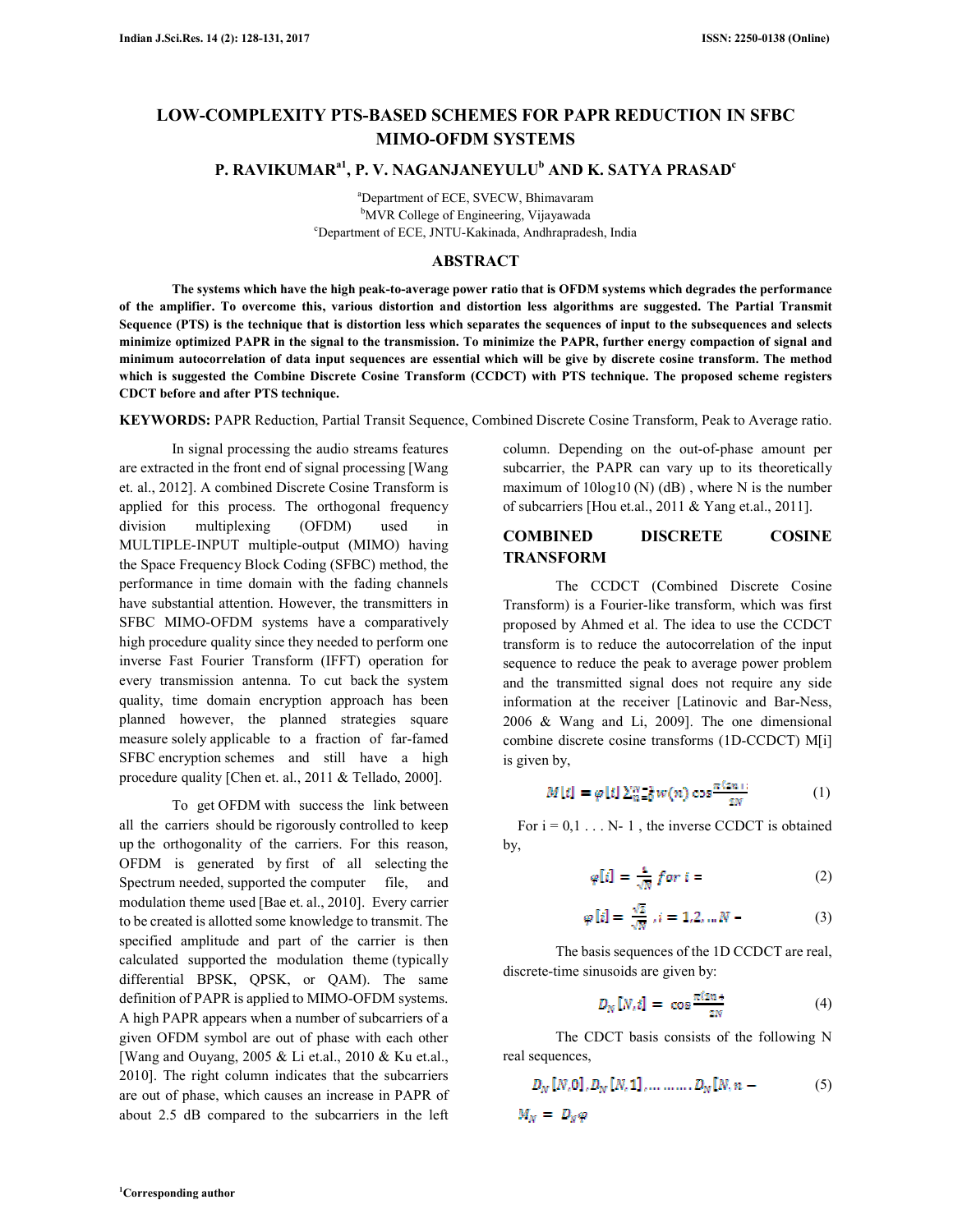where M and  $\varphi$  are vectors with Nx1 matrix size and CN is a CCDCT transform matrix with N x N size. The rows (or column) of the CCDCT matrix CN are of orthogonal matrix vectors. This property of the CCDCT matrix is used to reduce the PAPR of OFDM signals. CCDCT can reduce the autocorrelation between the OFDM signals which is the one of the root cause to PAPR problem [12].

#### **PROPOSED DESIGN**

## **BER Vs SNR**

The bit error rate (BER) is the number of bit errors per unit time. (i.e.) the bit error ratio is the number of bit errors divided by the total number of transferred bits during a studied time interval. While SNR (Signal to Noise Ratio) is the ratio of signal power to the noise power. From the graph, it is defined that the SNR value is decreases as the BER increases and it efficient when compared to existing system.

#### **Technique**

The proposed system contains two schemes such as CDCT before PTS and CCDCT after PTS. In PTS, the PAPR is reduced due to the reduction of similarity between the data bits. In order to reduce the PAPR even more, more reduction of similarity is required. Discrete Cosine transform is the technique which helps to reduce the autocorrelation between the data bits. In this proposed work CCDCT is applied before the PTS technique which reduces the autocorrelation between every modulated data bits. In this proposed work CCDCT is applied after the PTS technique which reduces the autocorrelation between the minimum PAPR OFDM signals.

The proposed type I PTS scheme uses the conventional PTS scheme in each transmitting antenna. The proposed type II PTS scheme uses the combination of interleaving and adjacent SPMs to partition the input data block into sub blocks. Both proposed methods use the IFFT output of each sub block to generate cost functions for selecting samples, and only the selected samples are used to estimate the peak power of each candidate signal. In the proposed type II PTS scheme, we further use the correlation among sub blocks to reduce the computational complexity for generating cost functions and candidate signals, as well as the IFFT computation.

#### **Combined CDCT before PTS**

Combined Discrete Cosine Transform before the Partial Transmit Sequence. The application of CDCT reduces the autocorrelation of conventionally digital modulated data bits after that PTS technique is applied which scrambles the data using different phase factors. Here due to application of CDCT and data scrambling the similarity between the data bits are reduced which in turn reduces the PAPR problem. This proposed work is simulated which shows reduction in PAPR compared to conventional PTS technique.

#### **Combined CDCT after PTS**

In Figureure1, the conventionally modulated data bits are converted into parallel streams. The parallel converted data bits are applied to PTS technique which reduces the similarity between data by scrambling the data with 'm' number of phase factors. The signals with minimum PAPR are added using summer and the output is given to CCDCT block. The CDCT reduces the autocorrelation between the summed OFDM signals. The simulation result shows that the CDCT after PTS reduces PAPR compared to conventional PAPR. But CCDCT before PTS shows better performance compared to CDCT after PTS. This is because CDCT after PTS reduces only autocorrelation between minimum PAPR signals where as in the CDCT before PTS reduces the autocorrelation between each digital modulated data bits.



# **Figureure 1: Block diagram of the proposed method**

# **SIMULATION RESULTS**

The Proposed work containing two parts such as:

Combined Discrete Cosine Transform before the Partial Transmit Sequence. The application of CDCT reduces the autocorrelation of conventionally digital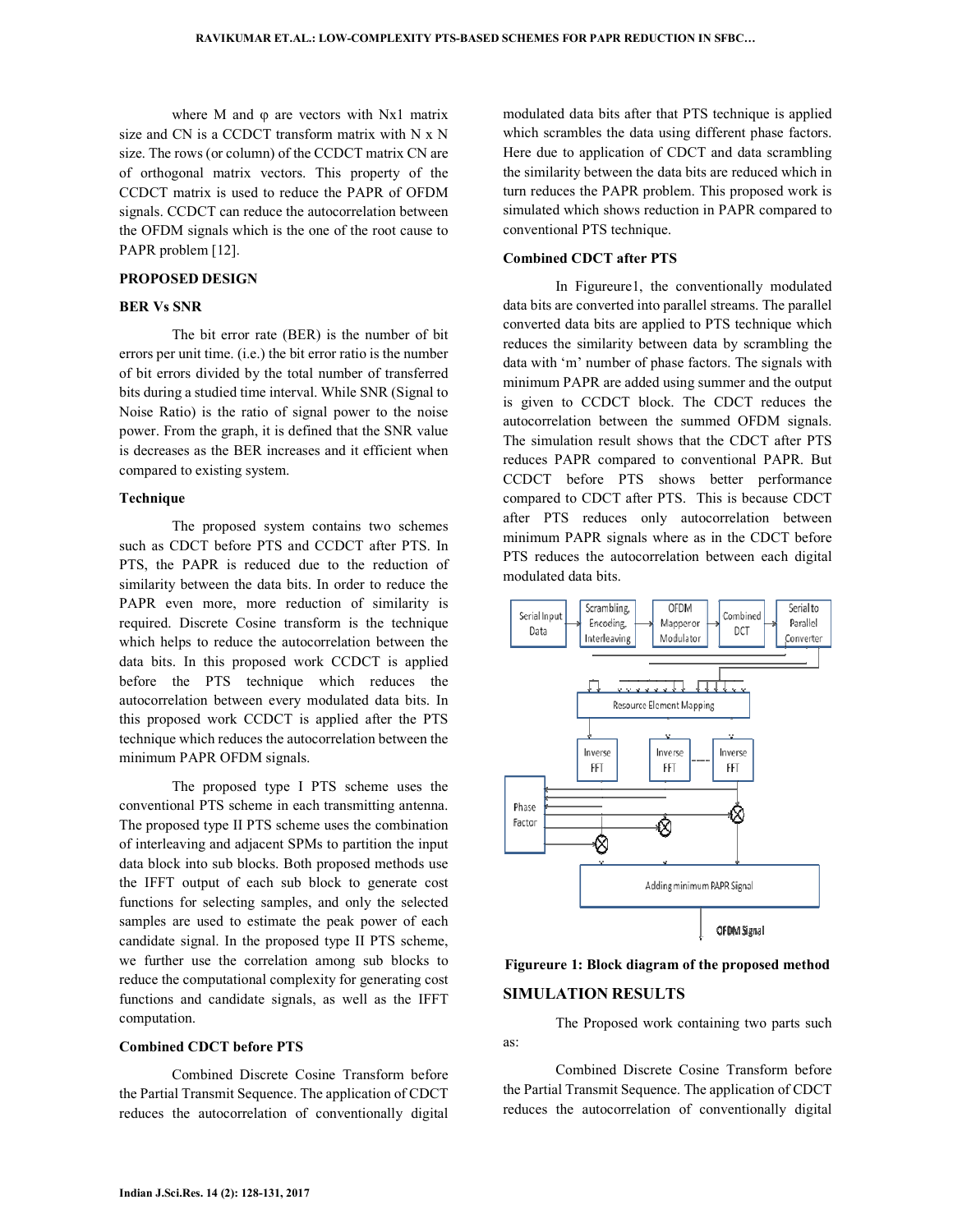modulated data bits after that PTS technique is applied which scrambles the data using different phase factors.

CDCT after PTS technique. The conventionally modulated data bits are converted into parallel streams. The parallel converted data bits are applied to PTS technique which reduces the similarity between data by scrambling the data with 'm' number of phase factors.

Figure 2 to Figure 5 graphs are shown the PAPR reduction by comparing conventional PTS with PAPR value before PTS and after PTS. The PAPR reduction value is reduced when compared with conventional PTS and therefore there is a difference of nearly 1 dB between CCDCT before PTS and CDCT after PTS.



**Figureure 2: OFDM system with PTS and CDCT before PTS** 



**Figureure 3: OFDM system with CDCT after PTS** 



**Figureure 4: OFDM system with PTS and CDCT before PTS** 





**Figureure 5: OFDM system with CDCT after PTS** 

#### **Comparison Results**

The Figureure 6 showa the existing complementary cumulative distribution function (CCDF) of the PAPR for various PTS scheme in SFBC MIMO-OFDM systems.



**Figureure 6: Comparison chart**